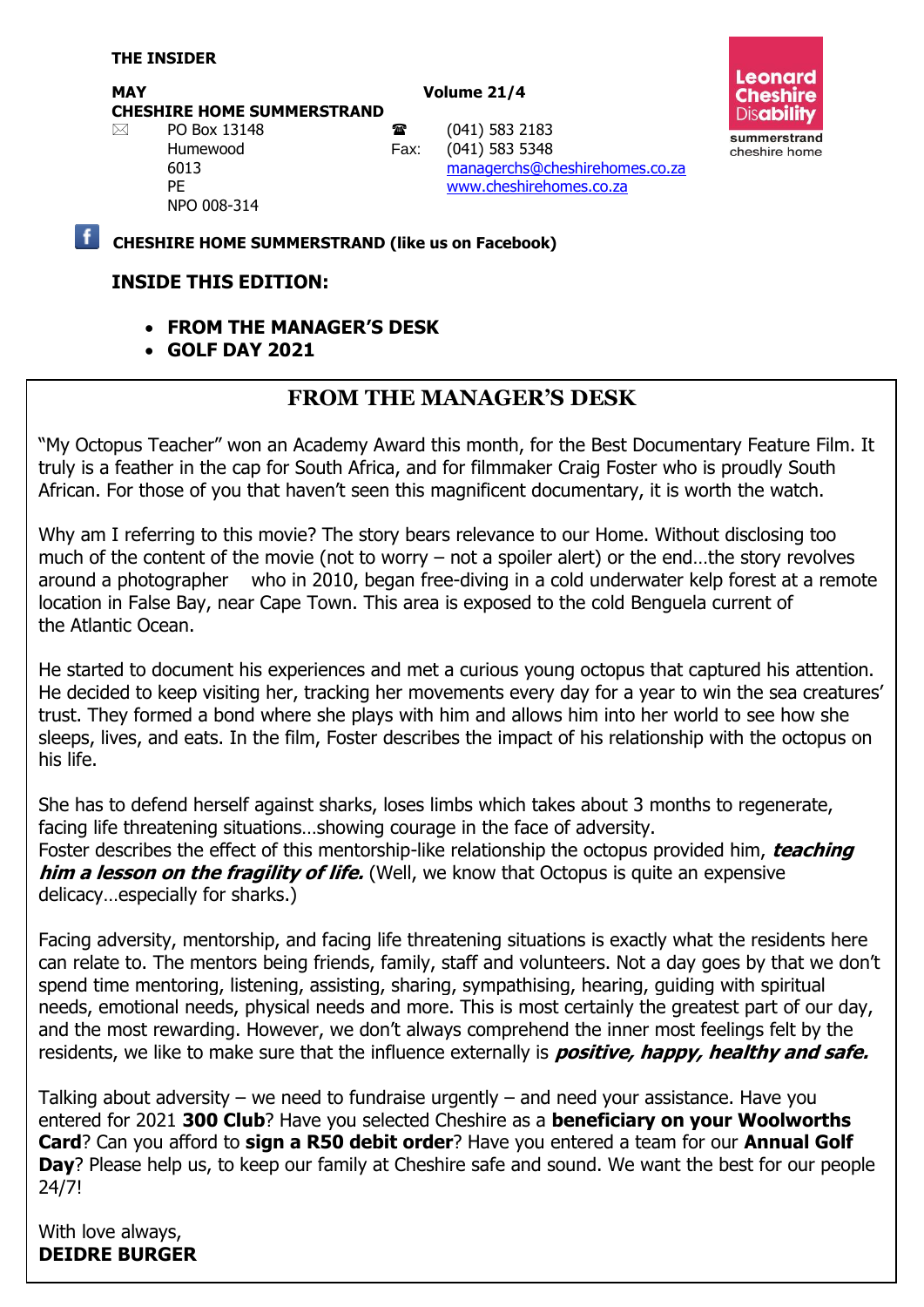| <b>FUNDRAISING REPORT</b><br>(MARCH 2021)                                    |          | "WOKS FOR WHEELS"                                                                              |
|------------------------------------------------------------------------------|----------|------------------------------------------------------------------------------------------------|
| <b>FUNDRAISING:</b>                                                          |          | A WELFIT ODDY PROJECT<br><b>MADE BY RESIDENTS OF CHESHIRE HOME</b>                             |
| WOT NOT SHOP                                                                 | R 25 507 | <b>SUMMERSTRAND</b>                                                                            |
| <b>CLOTHES GALORE</b>                                                        | R 14 497 |                                                                                                |
| <b>BOOKS</b>                                                                 | R 3 180  | <b>MADE FROM 316 STAINLESS STEEL</b>                                                           |
| <b>POISON DWARFS</b>                                                         | R 4 300  | <b>WITH 3 DETACH-ABLE LEGS</b>                                                                 |
| <b>SCRAP METAL</b>                                                           | R 101    | R400 each                                                                                      |
| ROMANS PIZZA TIN                                                             | R 323    | <b>ORDERS:</b>                                                                                 |
| <b>MARENA &amp; BENNIE EASTER</b>                                            | R 1 004  | 041 583 2183 OR                                                                                |
| <b>LORENZO</b>                                                               | R 250    | managerchs@cheshirehomes.co.za                                                                 |
| <b>DONATIONS:</b>                                                            |          |                                                                                                |
| <b>ROSSER CHARITY TRUST</b>                                                  | R 9.28   | 300 CLUB 2021                                                                                  |
| <b>K SUBRAMONY</b>                                                           | R 100    |                                                                                                |
| <b>KITTY DE ROER</b>                                                         | R 400    | Our 300 Club fees are a <b>once-off payment</b> of                                             |
| <b>BRADDER</b>                                                               | R 60     | R120 per year. There are monthly draws of<br>R300 $(1st)$ , R150 $(2nd)$ , and R75 $(3rd)$ for |
| <b>MAXI JACHENS</b>                                                          | R 300    | members!                                                                                       |
| <b>MRS MCLEOD</b>                                                            | R 210    | We are aiming to have 300 members for 2021                                                     |
| MY SCHOOL CARD                                                               | R 618    | and we already have 90 members to date (28                                                     |
| <b>ACTUM GROUP</b>                                                           | R 400    | April)!                                                                                        |
| <b>THANK YOU!!!</b>                                                          |          | At the end of each year one lucky member stand<br>the chance of winning R1 000!                |
|                                                                              |          | <b>PLEASE SUPPORT THIS FUNDRAISING</b>                                                         |
| Lesel Kleyn and Sherry from the God Chaser                                   |          | <b>INITIATIVE &amp; SEE ATTACHED 300 CLUB</b>                                                  |
| <b>Charity</b> visited Khaya Cheshire on 14 April.                           |          | <b>FORM FOR 2021!</b>                                                                          |
| They handed out snack packs and the children<br>had so much fun painting and |          |                                                                                                |
| playing 'pin the tail on the donkey'.                                        |          | 300 CLUB WINNERS (APRIL):                                                                      |
| Thank you for your kindness and leaving                                      |          | 1. GRAHAM GORDON (48)                                                                          |
| a sparkle at Khaya!                                                          |          | 2. DIANE MCLEAN (51)                                                                           |
|                                                                              |          | 3. MICHAELA BOTHA (76)                                                                         |
|                                                                              |          |                                                                                                |

### **COVID-19 LOCKDOWN RESTRICTIONS TO CONTINUE AT CHESHIRE HOME SUMMERSTRAND**

- As we are now at Level 1, **family visits (one hour long) in the Quiet Room are allowed**, upon a pre-booked appointment with the admin office.
- Please make sure that when you visit your family, that you still wear masks, still socially distance and still sanitize and sign in. We will sanitize the area before and after each visit.
- Residents are still not allowed out of the Home unless for medical appointments.
- Staff and residents are still to wear masks and carry sanitizer with them at all times.
- Daily screening of staff continues to take place. Entry processes still in place.
- If you have been in contact, or are unsure about your wellness, please rather refrain from visiting.
- We are taking all necessary precautions, and ask that we all pray for the safety and protection of our Home – staff, residents and service providers.
- Thank you again for understanding our urgency and need to protect our residents.
- The **charity shops AND coffee shop will be open to the public every Saturday** from 08:30 to 12:00

# **THOUGHT OF THE MONTH:**

"No one who achieves success does so without acknowledging the help of others. The wise and confident acknowledge this help with gratitude."

**- Alfred North Whitehead -**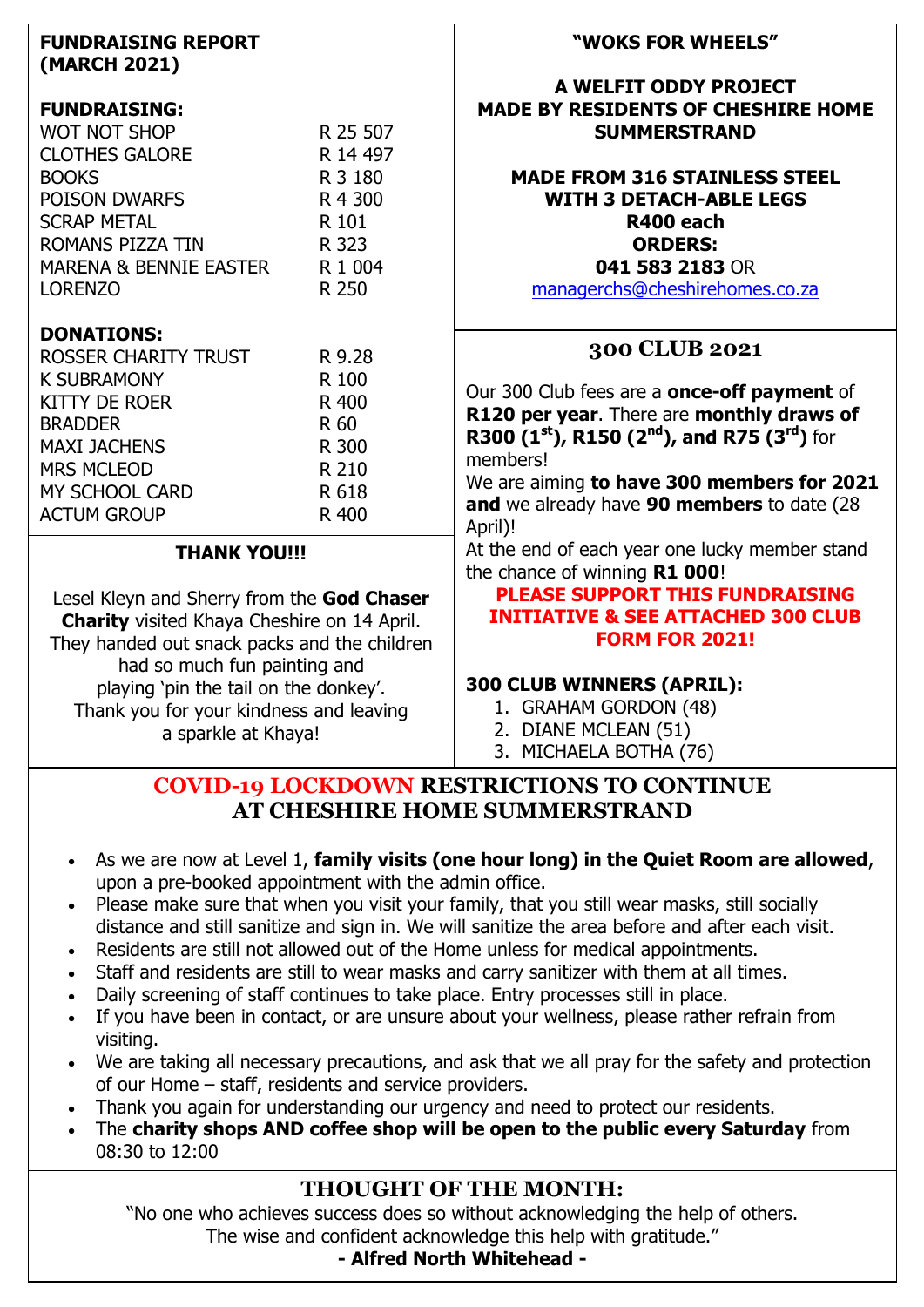# **RESIDENTS' ACTIVITIES (MARCH/APRIL 2021):**

- \* **Arts & crafts** on Wednesday mornings with Nicole and Sam. They are currently busy with a Mother's Day gift parcel that will contain goodies made over a few weeks!
- \* **Rummikub** and **Dominoes** a few residents get together daily to challenge each other.
- \* Weekly **Bible study** sessions with resident Jackson Gqomo. Sessions with Gill and Denzil will resume on 29 April (Thursday mornings).
- \* **Golf lessons** with Graeme Whale Golf Academy on Monday mornings.
- \* Friday **movie days**…with popcorn and other treats!
- \* **Dolphin Gavel Club** meetings will resume end May!

# **DONATIONS (MARCH/APRIL 2021):**

- \* NUMEROUS DONATIONS OF "**GIFTS IN KIND**" FROM **VARIOUS DONORS** FOR THE RESIDENTS AND CHARITY SHOPS
- \* **DIESEL** FROM **SASOL SUMMERSTRAND**
- \* **PERISHABLE FOOD AND CUSTARD** FROM **COMMUNITY CHEST PE**
- \* **YOGURT** FROM **SAINT LAWRENCE TRADING**
- \* **BIRD SEED FROM CAMPBELL FEED & SEED**
- \* **VARIOUS GOODS FOR WOT NOT SHOP** FROM **CHECKERS GREENACRES**
- \* **MARSHMALLOWS** AND **TUC BISCUITS** FROM **SERINGA ASSOCIATION FOR THE AGED**
- \* **CROCKERY** AND **CUTLERY FROM M&IC, A DIVISION OF BIDVEST OFFICE (PTY) LTD.**

## **WELCOME TO OUR CHARITY SHOPS:**

**OUR SHOPS ARE CURRENTLY OPEN TO THE PUBLIC ON SATURDAYS!!!**

> **CLOTHES GALORE WOT NOT SHOP BOOK BARN COFFEE SHOP**

# **08:30 – 12:00 (CASH OR CARD)**

We gladly accept **donations** of unwanted items, pre-loved clothes, linen & any household items.

**PLEASE CONTACT THE HOME ON 041 583 2183 for more info!**

Please support our Home by linking your Woolworths card here:

<https://www.myschool.co.za/portal/login> or fill in the attached **Application Form** to get your free card.

Beneficiary name is: **CHESHIRE HOMES PE**.



**LAUNDRY REVAMP:** The laundry has received a coat of paint and a few other extras. Thank you to **EP CATERERS** for arranging this - your support is greatly appreciated!